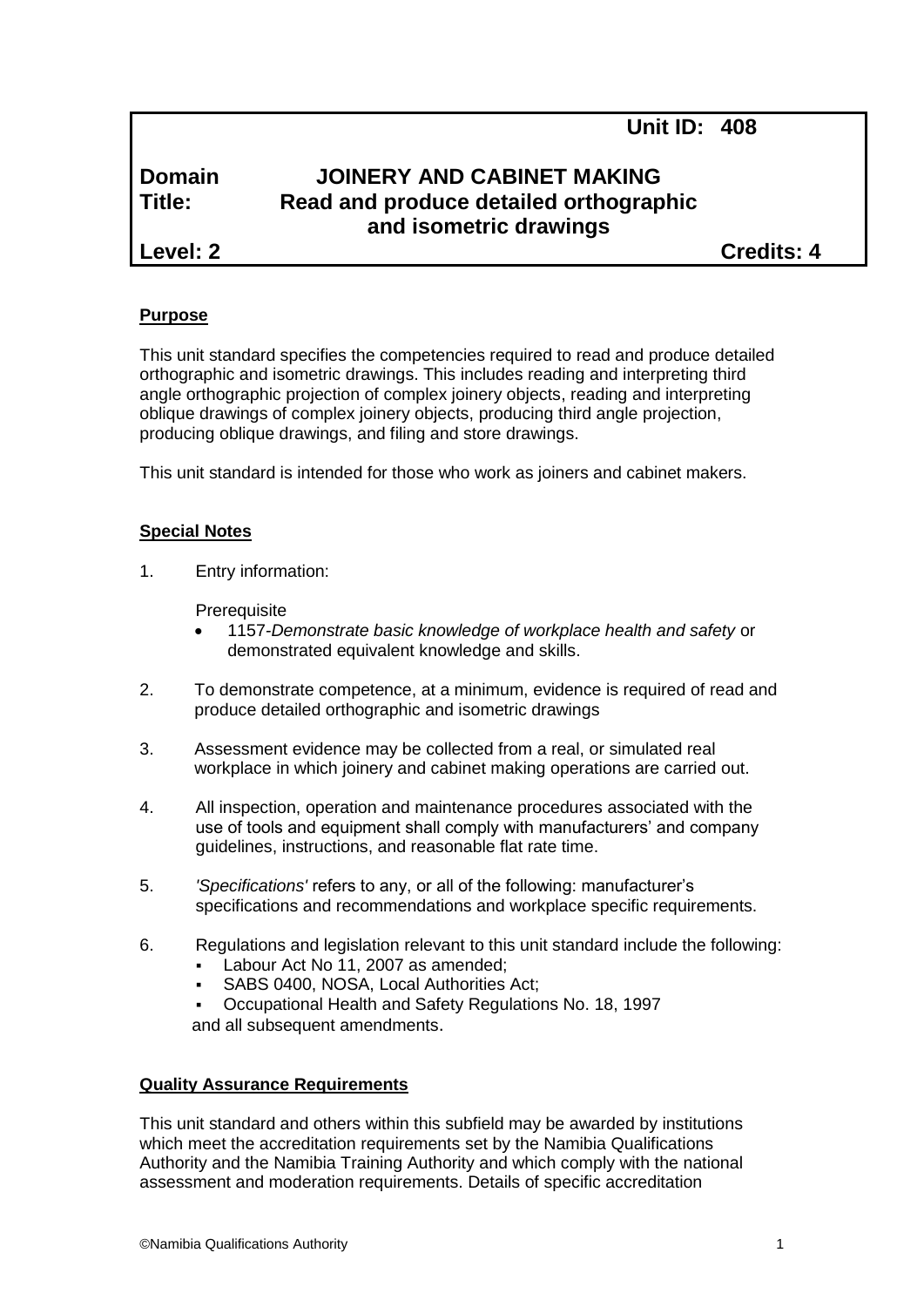requirements and the national assessment arrangements are available from the Namibia Qualifications Authority on [www.namqa.org](http://www.namqa.org/) and the Namibia Training Authority on [www.nta.com.na.](http://www.nta.com.na/)

# **Elements and Performance Criteria**

## **Element 1: Read and interpret third angle orthographic projection of complex joinery objects**

## **Performance criteria**

- 1.1 Signs, abbreviations and symbols and their meanings are identified on given drawings and sketches.
- 1.2 Dimensions are interpreted.
- 1.3 Conversions of scales are interpreted.
- 1.4 Line diagrams are interpreted.

## **Element 2: Read and interpret oblique drawings of complex joinery objects**

### **Range**

Types of oblique are cabinet and cavalier.

## **Performance criteria**

- 2.1 Types of oblique drawings are identified and explained.
- 2.2 Signs, abbreviations and symbols and their meanings are identified on given drawings and sketches.
- 2.3 Different dimensions are interpreted.
- 2.4 Measurements are taken and interpreted.
- 2.5 Line diagrams are interpreted.

### **Element 3: Produce third angle projection**

### **Performance criteria**

- 3.1 Views of objects are produced and labelled in accordance with the conventions of third angle projection.
- 3.2 Lines, signs, symbols and abbreviations are used in drawings.
- 3.3 Scale is identified and applied in line with standard drawing connections of third angle projections.